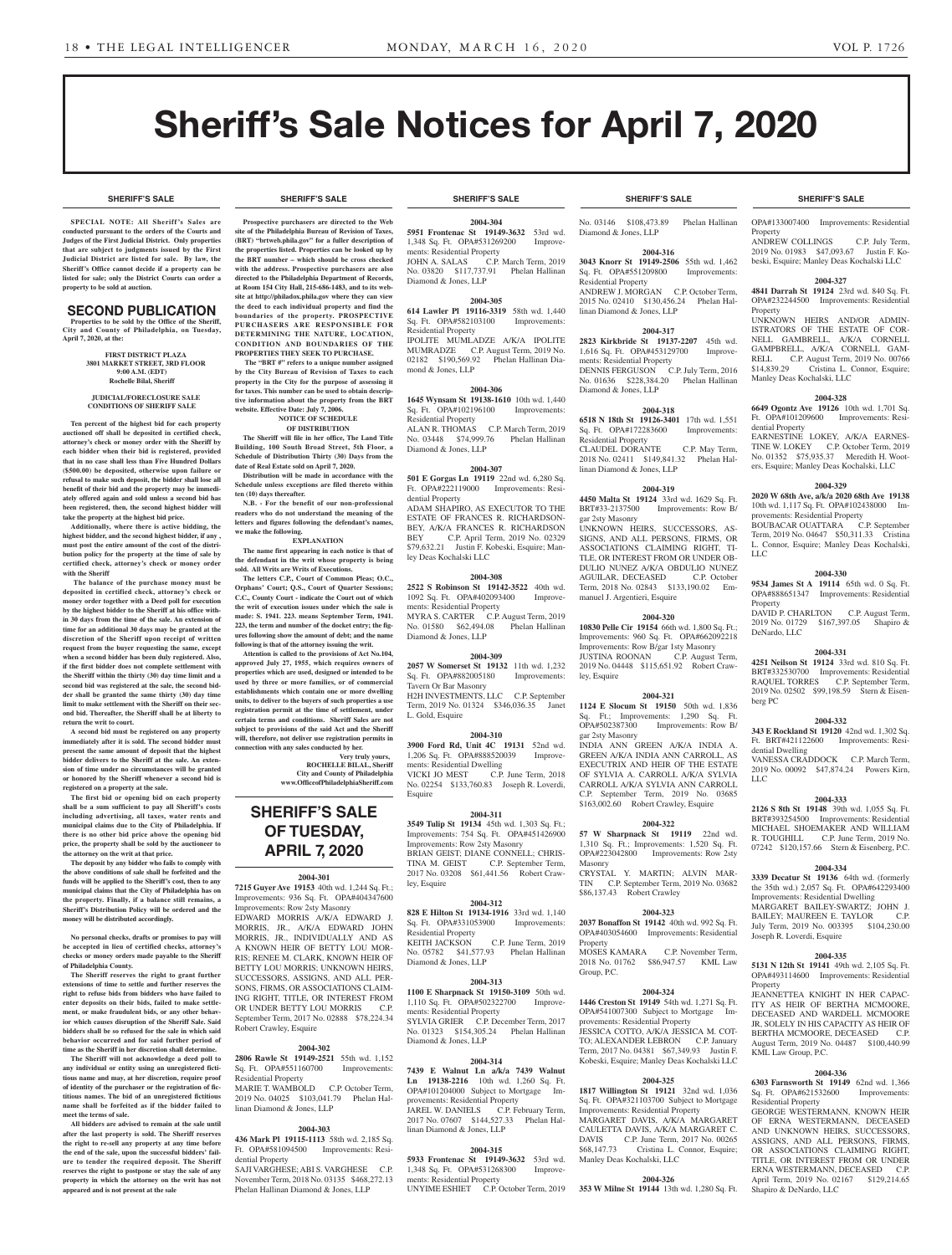# VOL P. 1727 MONDAY, MARCH 16, 2020 THE LEGAL INTELLIGENCER • 19

Property

Group, P.C.

**2004-387 7652 Gilbert St 19150** 10th wd. 1,261 Sq. Ft. OPA#102483100 Improvements: Residential

SHANNON M. SIBLEY C.P. April Term, 2016 No. 01211 \$175,566.85 KML Law

**2004-388 3420 Shelmire Ave 19136-3525** 64th wd. 1,432 Sq. Ft. OPA#642170200 Improve-

ANGELICA M. MARQUEZ C.P. December Term, 2013 No. 02406 \$134,785.85 Phelan

**2004-389 4538 Tampa St 19124** 42nd wd. ROW B/GAR 2 STY MASONRY; 912 Sq. Ft. BRT#421569400 Improvements: Residential

2018 No. 01120 \$82,423.51 McCabe, Weis-

**2004-390 4814 Roosevelt Blvd 19124** 35th wd. Land: 2,750 Sq. Ft.; Improvement: 1,848 Sq. Ft. OPA#351024400 Improvements: Residen-

ADELIS GONZALEZ-ROWLEY C.P. July Term, 2019 No. 03072 \$100,858.50 Stern

**2004-391 1987 W 74th Ave 19138** 10th wd. 1,350 Sq. Ft. OPA#101391300 Improvements: Resi-

JAMAL SHELLMON C.P. August Term, 2019 No. 01594 \$101,424.75 Shapiro &

**2004-392 6644 Paschall Ave 19142** 40th wd. 20,000 Sq. Ft. OPA#40-3-1717-01 Improvements: Det

HARRIS HOUSING GROUP, LLC C.P. November Term, 2019 No. 02750 \$258,389.31 plus interest through the date of the sheriff's sale plus costs William J. Levant, Esquire **2004-393 6310 Greenway Ave 19142** 40th wd. Land: 1,080 Sq. Ft.; Improvements: 1,050 Sq. Ft. OPA#401315500 Improvements: Residen-

ANY AND ALL UNKNOWN HEIR OF THE ESTATE OF PAUL D. BROWN, DE-CEASED C.P. September Term, 2019 No. 03585 \$51,507.69 Stern & Eisenberg, P.C. **2004-394 5804 Catharine St 19143** 3rd wd. 1,240 Sq. Ft. OPA#033000300 Improvements: Resi-

CHRYSTEL BRYANT SOLELY IN HER CA-PACITY AS HEIR OF SARAH J. BRYANT AND SAMMIE L. BRYANT, DECEASED, DARRYL BRYANT SOLELY IN HIS CAPAC-ITY AS HEIR OF SARAH J. BRYANT AND SAMMIE L. BRYANT, DECEASED, GAR-FIELD BRYANT SOLELY IN HIS CAPAC-ITY AS HEIR OF SARAH J. BRYANT, DE-CEASED, KEVIN BRYANT SOLELY IN HIS CAPACITY AS HEIR OF SARAH J. BRYANT AND SAMMIE L. BRYANT, DECEASED, PATRICIA BRYANT SOLELY IN HER CA-PACITY AS HEIR OF SARAH J. BRYANT AND SAMMIE L. BRYANT, DECEASED, SEAN BRYANT SOLELY IN HIS CAPAC-ITY AS HEIR OF SARAH J. BRYANT AND SAMMIE L. BRYANT, DECEASED, THE UNKNOWN HEIRS OF SAMMIE L. BRY-ANT DECEASED AND THE UNKNOWN HEIRS OF SARAH J. BRYANT DECEASED C.P. May Term, 2018 No. 03015 \$3,557.57

C.P. December Term,

ments: Residential Property

Dwelling<br>IVAN GUZMAN

tial Real Estate

& Eisenberg PC

dential Property

DeNardo, LLC

tial Dwelling

dential Property

KML Law Group, P.C.

Conway, LLC

Dwelling

Property

**2004-395 128 W Wyneva St, a/k/a 128 Wyneva St 19144** 12th wd. SEMI/DET 2 STY MASON-RY; 1,682 Sq. Ft. BRT#123023500 Improvements: Residential Dwelling

ANITA DREW C.P. April Term, 2019 No. 02286 \$125,805.41 McCabe, Weisberg, &

**2004-396 6706 Ditman St 19135** 41st wd. 2,250 Sq. Ft. BRT#412346600 Improvements: Residential

CHRISTOPHER G. TINGLEY C.P. June Term, 2019 No. 07315 \$85,244.39 Law

**2004-397 3143 Hartville St 19134** 7th wd. 668 Sq. Ft. OPA#071552200 Improvements: Residential

ALLIN ORTIZ SOLELY IN HER CAPACITY AS HEIR OF FRANCISCA ROMAN A/K/A FRANCESCA ROMAN, DECEASED AND THE UNKNOWN HEIRS OF FRANCISCA

Office of Gregory Javardian, LLC

Conv Apt 3 Sty Mason

berg, & Conway, LLC

Hallinan Diamond & Jones, LLP

Sq. Ft. OPA#344355200 Improvements:

PANDORA SCOTT C.P. November Term, 2015 No. 04598 \$195,204.95 Phelan Hal-

**2004-376 319-321 S 3rd St 19106** 5th wd. 1,968 Sq. Ft. BRT#051058010 Improvements: Row

LISA COLTON A/K/A LISA G. COLTON C.P. September Term, 2015 No. 00357 \$753,423.57 Milstead & Associates, LLC **2004-377 2707 W Berks St 19121-2638** 32nd wd. 1,062 Sq. Ft. OPA#323030100 Improvements:

RUFUS L. GIST, III C.P. March Term, 2017 No. 00121 \$32,111.09 Phelan Hallinan

**2004-378 3058-60 N 5th St 19133** 19th wd. 1,224 Sq. Ft. BRT#193132800 Improvements: Resi-

HWAL CHUN CHO AND HAW SUCK CHO C.P. August Term, 2019 No. 04493 \$59,434.77 Law Office of Gregory Javardian, LLC **2004-379 1819 S 28th St 19145-1701** 48th wd. 810 Sq. Ft. OPA#482344600 Improvements: Resi-

MANISONE KEOMANIVANH C.P. August Term, 2019 No. 01812 \$84,992.00 Phelan Hallinan Diamond & Jones, LLP **2004-380 2220 Morris St 19145** 36th wd. 1,600 Sq. Ft. OPA#364084400 Improvements: Two Story

RAE LAMBRIGHT, INDIVIDUALLY, AS ADMINISTRATRIX FOR THE ESTATE OF RACHEL LAMBRIGHT, AND AS TRUSTEE FOR JAMILL'AH LAMBRIGHT C.P. July Term, 2017 No. 02614 \$58,520.69 Michael

**2004-381 1102 Hayworth St 19124-2506** 23rd wd. 1,392 Sq. Ft. OPA#234160800 Subject to<br>Mortgage Improvements: Residential Prop-Improvements: Residential Prop-

ROBIN A. LEWIS A/K/A ROBIN LEWIS C.P. April Term, 2013 No. 00438 \$143,668.85 Phelan Hallinan Diamond & Jones, LLP **2004-382 314 Pensdale St 19128** 21st wd. 2,087 Sq. Ft. OPA#212057700 Improvements: Residential

CATHERINE A. SPONBURGH A/K/A CATH-ERINE ANN SPONBURGH C.P. December Term, 2018 No. 02664 \$189,489.82 KML

**2004-383 2515 S 67th St 19142** 40th wd. 1,600 Sq. Ft. BRT#40-6-0353-00 Improvements: Residen-

TOWANNA N. PRESSLEY C.P. May Term, 2015 No. 02434 \$46,014.27 Powers Kirn,

**2004-384 5617 1/2 N Palethorp St a/k/a 5617 1/2 Palethorp St 19120-2433** 61st wd. 1,240 Sq. Ft. OPA#612431300 Improvements: Resi-

LISA M. WILLIAMS C.P. August Term, 2012 No. 01729 \$75,432.81 Phelan Hal-

**2004-385 1722 Nedro Ave assessed as 1722 W. Nedro Ave 19141** 17th wd. 1,600 Sq. Ft. OPA#171158500 Improvements: Residen-

MARLENE MANCARI, KNOWN HEIR OF TINA MANCARI A/K/A TINA M. MAN-CARI, DECEASED, TRACY VAZQUEZ, KNOWN HEIR OF TINA MANCARI A/K/A TINA M. MANCARI, DECEASED, CINDY HENAO, KNOWN HEIR OF TINA MANCA-RI A/K/A TINA M. MANCARI, DECEASED, LUIS VAZQUEZ, KNOWN HEIR OF TINA MANCARI A/K/A TINA M. MANCARI DECEASED AND UNKNOWN HEIRS, SUC-CESSORS, ASSIGNS, AND ALL PERSONS, FIRMS, OR ASSOCIATIONS CLAIMING RIGHT, TITLE, OR INTEREST FROM OR UNDER TINA MANCARI A/K/A TINA M. MANCARI, DECEASED C.P. September Term, 2019 No. 03798 \$152,897.98 Shapiro

**2004-386 5237 C St 19120** 42nd wd. div. 1,500 Sq. Ft. OPA#421382500 Improvements: Residential TIFFANY JOHNSON C.P. April Term, 2019 No. 03536 \$101,884.30 Michael J. Shavel,

Residential Property

3 Sty Masonry

Residential Property

dential Dwelling

dential Property

Masonry

erty

Property

Law Group, P.C.

tial Dwelling

dential Property

tial Property

& DeNardo, LLC

Esquire

linan Diamond & Jones, LLP

LLC

J. Shavel, Esquire

Diamond & Jones, LLP

linan Diamond & Jones, LLP

#### **2004-337**

**8849 E Roosevelt Blvd 19152** 57th wd. 3,396 Sq. Ft. OPA#571162500 Improvements: Residential Property FREDERICK C. JAMES C.P. November

Term, 2017 No. 01556 \$141,139.98 KML Law Group, P.C.

#### **2004-338**

**7825 Mercury Pl 19153** 40th wd. 1,613 Sq. Ft. OPA#405882572 Improvements: Residential Property CARLENE F. WOODARD, A/K/A CARLENE

WOODARD C.P. September Term, 2019 No. 00429 \$7,552.45 Cristina L. Connor, Esquire; Manley Deas Kochalski, LLC

#### **2004-339**

**7839 Saturn Pl 19153** 40th wd. 1,616 Sq. Ft. OPA#405873300 Improvements: Residential Property KARIMAH Y. SADLER AND RHONDA F.

SADLER C.P. April Term, 2019 No. 03617 \$117,894.32 Shapiro & DeNardo, LLC

#### **2004-340**

**5641 Montrose St 19143** 46th wd. 879 Sq. Ft. OPA#463141500 Improvements: Residential **Property** 

STEPHANIE WALLACE C.P. July Term, 2019 No. 04684 \$64,202.20 Shapiro & DeNardo, LLC

#### **2004-341**

**13004 Townsend Rd Unit L9 a/k/a 13004 Townsend Rd 19154** 66th wd. 1,536 Sq. Ft. OPA#888660484 Improvements: Residential Property

DONNELL S. KENNEDY AND STEPHANIE N. KOLBER C.P. September Term, 2019 No. 03812 \$144,749.11 KML Law Group, P.C.

#### **2004-342**

**4209 Robbins Ave 19135-3114** 55th wd. 1,194 Sq. Ft. OPA#552043600 Improvements: Residential Property KIMBERLY BANKS C.P. May Term, 2019 No. 09056 \$63,872.63 Phelan Hallinan Diamond & Jones, LLP

#### **2004-343**

**1107 E Price St 19138-1808** 59th wd. 1,080 Sq. Ft. OPA#591094100 Subject to Mortgage Improvements: Residential Property RAYMOND A. MERRITT C.P. November Term, 2018 No. 01567 \$69,010.66 Phelan Hallinan Diamond & Jones, LLP

#### **2004-344**

**4407 N 8th St 19140-2246** 43rd wd. 1,408 Sq. Ft. OPA#433357100 Improvements: Residential Property MARY BURTON C.P. April Term, 2019 No. 04618 \$45,725.55 Phelan Hallinan Diamond & Jones, LLP

#### **2004-345**

**1819 21st St South a/k/a 1819 S 21st St 19145- 2038** 48th wd. 1,276 Sq. Ft. OPA#481359900 Improvements: Residential Property ANTHONY T. ALSTON C.P. May Term,

2018 No. 01338 \$94,605.64 Phelan Hallinan Diamond & Jones, LLP

#### **2004-346 6017 Bingham St 19111-5719** 35th wd. 960

Sq. Ft. OPA#352313100 Improvements: Residential Property SHERLY GELIN C.P. November Term,

# 2018 No. 01419 \$159,171.18 Phelan Hallinan Diamond & Jones, LLP

**2004-347**

**5316 N 12th St 19141** 49th wd. (formerly 42nd wd.) 1,750 Sq. Ft. OPA#493135800 Improvements: Residential Property KEASHA PAULHILL C.P. November

Term, 2008 No. 03200 \$85,288.06 KML Law Group, P.C.

#### **2004-348 141 S Peach St 19139** 60th wd. 875 Sq. Ft.

OPA#603129300 Improvements: Row 2 Sty Masonry BAHCO FINANCIAL GROUP, LLC & BRU-NO BAHRI C.P. July Term, 2019 No. 02474 \$112,376.27 Pincus Law Group

#### **2004-349**

**6179 Hegerman St 19135** 41st wd. Improvement Area: 1,600 Sq. Ft.; Land Area: 4,266 Sq. Ft. OPA#884380107 Improvements: Ind Warehouse Masonry WISSINOMING VOLUNTEER FIRST AID CORPS, INC. C.P. May Term, 2019 No.

02101 \$171,860.61 Ryan A. Gower

# **2004-350**

**1543 Devereaux Ave 19149** 54th wd. 1,535 Sq. Ft. BRT#541066500 Improvements: Residential Dwelling

## JOSEPHINE GORDON C.P. July Term, 2019 No. 01748 \$37,448.10 Martha E. Von Rosenstiel, P.C.; Martha E. Von Rosenstiel, Esq.; Lorraine Gazzara Doyle, Esq.

**2004-351 3013 McKinley St 19149** 62nd wd. 1,068 Sq. Ft BRT#621263500 Improvements: Residential Dwelling MONICA BARCZEWSKI AND KEVIN A.

COLLINS C.P. February Term, 2019 No. 01755 \$75,501.74 Martha E. Von Rosenstiel, P.C.; Martha E. Von Rosenstiel, Esq.; Lorraine Gazzara Doyle, Esq.

#### **2004-352**

**6115 Washington Ave 19143** 3rd wd. 2,363 Sq. Ft. OPA#033109100 Improvements: Residential Property TONI BRINSON, A/K/A TONI M. BRINSON; TIMOTHY BRINSON, A/K/A TIMOTHY D. BRINSON C.P. January Term, 2019 No. 01842 \$208,810.42 Cristina L. Connor, Esquire; Manley Deas Kochalski, LLC

#### **2004-353**

**3144 Unruh Ave 19149** 55th wd. 1,760 Sq. Ft. OPA#551142700 Improvements: Residential Property

UNITED STATES OF AMERICA; ALBERT J. GALZARANO, III C.P. November Term, 2013 No. 02663 \$97,722.40 Justin F. Kobeski, Esquire; Manley Deas Kochalski LLC

#### **2004-354**

**2117 S Cecil St 19143** 40th wd. 1,736 Sq. Ft. OPA#401036910 Subject to Mortgage Improvements: Residential Property MUSTAFA ABDUL-LATEEF, A/K/A MUS-TAFA ABDUL LATEEF C.P. July Term, 2018 No. 00880 \$56,946.97 Cristina L. Connor, Esquire; Manley Deas Kochalski, LLC

# **2004-355**

**5603 Master St 19131** 4th wd. (formerly part of 52nd wd.) 1,152 Sq. Ft. improvement area; 863 Sq. Ft. land BRT#04-3-0349-00 Subject To Mortgage: Origen Capital Investments VII, LLC, successor by assignment from Citizens Bank of Pennsylvania, successor by merger with Roxborough Manayunk Bank Improvements: None ANTHONY E. CARDWELL AND CORNEL-

LA A. CARDWELL, HUSBAND AND WIFE C.P. April Term, 2019 No. 01159 \$34,221.43 Robert J. Murtaugh, Esquire

#### **2004-356**

**5123 Kershaw St 19131** 44th wd. 930 Sq. Ft. improvement area and 1,333 Sq. Ft. land BRT#44-2-1485-00 Subject To Mortgage: Origen Capital Investments VII, LLC, successor by assignment from Citizens Bank of Pennsylvania, successor by merger with Roxborough Manayunk Bank Improvements: None ANTHONY E. CARDWELL AND CORNEL-LA A. CARDWELL, HUSBAND AND WIFE C.P. April Term, 2019 No. 01160 \$34,173.33 Robert J. Murtaugh, Esquire

#### **2004-357**

**2007 Devereaux Ave 19149** 62nd wd. 1,775 Sq. Ft. BRT#62-1-2326-00 Improvements: Row B/gar 2 Sty Masonry MARC ST. HILAIRE AND CAROL J. ST. HI-LAIRE C.P. March Term, 2018 No. 00887 \$133,401.91 Milstead & Associates, LLC

## **2004-358**

**1221 Dufor St 19148-3513** 39th wd. 784 Sq. Ft. OPA#394302800 Improvements: Residential Property CHARLES M. CAPRA C.P. May Term, 2015 No. 01529 \$116,862.26 Phelan Hallinan Diamond & Jones, LLP

#### **2004-359**

**1927 Haworth St 19124** 62nd wd. 1,312 Sq. Ft. OPA#622031500 Improvements: Residential Property OLGA MARRERO AND MARIA RODRI-GUEZ C.P. April Term, 2017 No. 02249 \$86,688.78 KML Law Group, P.C.

#### **2004-360**

**5463 Vicaris St 19128** 21st wd. 1,600 Sq. Ft. BRT#213221182 Improvements: Residential Dwelling DANIEL WELLMAN, DECEASED C.P. December Term, 2018 No. 00242 \$107,817.12 Law Office of Gregory Javardian, LLC

#### **2004-361**

**1617 Wolf St 19145** 26th wd. 900 Sq. Ft. OPA#261018000 Improvements: Residential Property DANIEL A. CARUSO C.P. August Term, 2019 No. 00049 \$50,876.84 KML Law Group, P.C.

# **2004-362**

**212 Stearly St 19111-5915** 35th wd. 1,138 **703 N 66th St 19151-3734** 34th wd. 1,170

# **SHERIFF'S SALE SHERIFF'S SALE SHERIFF'S SALE SHERIFF'S SALE SHERIFF'S SALE**

Sq. Ft. OPA#352168700 Improvements: Residential Property ALEISHA C. RILES C.P. March Term, 2017 No. 01634 \$80,810.38 Phelan Hallinan Diamond & Jones, LLP

#### **2004-363**

**213 N 64th St 19139-1002** 34th wd. 990 Sq. Ft. OPA#343069600 Improvements: Residential Property<br>DAVID A. PACE C.P. April Term, 2019 No. 04364 \$40,169.72 Phelan Hallinan Diamond & Jones, LLP

#### **2004-364**

**5949 Walton Ave 19143** 3rd wd. (formerly part of the 46th wd.) 972 Sq. Ft. BRT#032164500 Improvements: Residential Dwelling JOHN R. MORRIS AND HELENE B. MOR-RIS C.P. August Term, 2019 No. 01735 \$6,421.68 Powers Kirn, LLC

#### **2004-365**

**11730 Academy Pl 19154-2533** 66th wd. 1,400 Sq. Ft. OPA#662042600 Improvements: Residential Property MARY SLOWEY C.P. May Term, 2017 No. 03908 \$215,166.74 Phelan Hallinan Diamond & Jones, LLP

# **2004-366**

**1823 W Jefferson St 19121** 47th wd. S/D W/GAR 2 STY MAS+OTHER; 1,753 Sq. Ft. BRT#471128315 Improvements: Residential Dwelling

SHANNON A. MORRIS C.P. April Term, 2017 No. 0214 \$79,473.47 McCabe, Weisberg, & Conway, LLC

#### **2004-367**

**2410 S 63rd St 19142-2906** 40th wd. 1,013 Sq. Ft. OPA#402126900 Improvements: Residential Property ADALBERTO GARCIA C.P. March Term, 2018 No. 01685 \$27,046.66 Phelan Hallinan Diamond & Jones, LLP

**2004-368 154 W Godfrey Ave 19120** 61st wd. 1,050 Sq. Ft. BRT#611280300 Improvements: Row B/ gar 2 Sty Masonry

MICHAEL JOHNSON AND CYNTHIA M. JOHNSON A/K/A CYNTHIA JOHNSON C.P. June Term, 2017 No. 01164 \$104,550.05 Milstead & Associates, LLC

#### **2004-369**

**6846 Guyer Ave 19142** 40th wd. 1,184 Sq. Ft. OPA#406330500 Improvements: Residential Property RUGUATU FANDAY C.P. January Term,

2019 No. 02679 \$56,206.59 KML Law Group, P.C.

#### **2004-370**

**8130 Lexington Ave 19152-3106** 64th wd. 1,025 Sq. Ft. OPA#641112000 Improvements: Residential Property SALVATORE B. COSTANZO A/K/A SALVA-TORE COSTANZO C.P. September Term, 2017 No. 03565 \$137,176.05 Phelan Hal-

linan Diamond & Jones, LLP **2004-371**

**1914 Monument St 19121** 32nd wd. 658 Sq. Ft. OPA#321139200 Improvements: Residential Dwelling

TRUMEL COMBS C.P. October Term, 2019 No. 01273 \$70,502.34 RAS CITRON, LLC - Robert Crawley, Esq

#### **2004-372**

**2968 Aramingo Ave 19134** 25th wd. 1,440 Sq. Ft. OPA#251474000 Improvements: Residential Property MARIA SANCHEZ C.P. March Term, 2018

No. 00187 \$122,768.12 Phelan Hallinan Diamond & Jones, LLP

#### **2004-373**

**5551 Walnut St 19139** 60th wd. 3,600 Sq. Ft. OPA#604033900 Improvements: Residential Property

ROBBIN WRIGHT BLACK A/K/A ROB-BIN WRIGHT A/K/A ROBBIN C. WRIGHT C.P. December Term, 2014 No. 01559 \$260,890.11 Phelan Hallinan Diamond & Jones, LLP

#### **2004-374**

**12484 Sweet Briar Rd 19154** 66th wd. (formerly part of the 58th wd.) 1,930 Sq. Ft. OPA#663182900 Improvements: Residential Property

CHRISTINA M. GALANAUGH AND DAN-IEL R. GALANAUGH JR. C.P. February Term, 2016 No. 04539 \$238,410.26 KML

**2004-375**

Law Group, P.C.